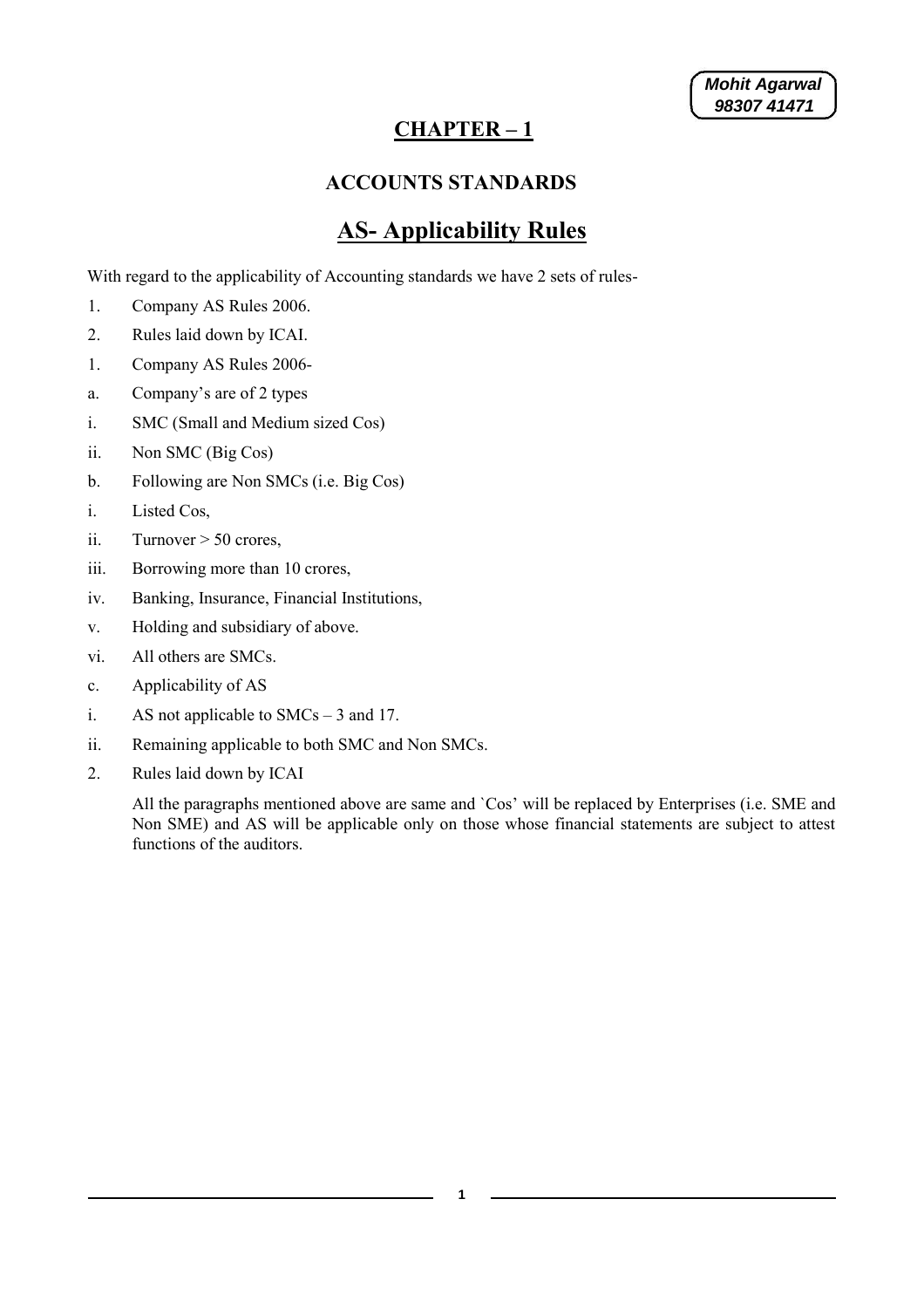### **AS-4 (Events occurring after the Balance Sheet date)**

1. Events occurring after the balance sheet date are those significant events, both favourable and unfavourable, that occur between the balance sheet date and the date on which the financial statements are approved by the Board of directors in the case of a company, and, by the corresponding approving authority in the case of any other entity.

Two types of events can be identified:

- a. Those which provide further evidence of conditions that existed at the balance sheet date; and
- b. Those which are indicative of conditions that arose subsequent to the balance sheet date.
- 2. Adjustments to assets and liabilities are required to be made for events occurring after the balance sheet date that provide additional information materially affecting the determination of the amounts relating to conditions existing at the balance sheet date. For example, an adjustment may be made for a loss on a trade receivable account which is confirmed by the insolvency of a customer which occurs after the balance sheet date.
- 3. Adjustments to assets and liabilities are required to be made for events occurring after the balance sheet date, if such events do not relate to conditions existing at the balance sheet date. An example is the decline in market value of Investments between the balance sheet date and the date on which the financial statements are approved.
- 4. There are events which, although they take place after the balance sheet date, are sometimes reflected in the financial statements because of statutory requirements or because of their special nature. Such items include the amount of dividend proposed or declared by the enterprise after the balance sheet date in respect of the period covered by the financial statements.
- 5. Events occurring after the balance sheet date may indicate that the enterprise ceases to be a going concern. A deterioration in operating results and financial position, or unusual changes affecting the existence or substratum of the enterprise after the balance sheet date (e.g., destruction of a major production plant by a fire after the balance sheet date) may indicate a need to consider whether it is proper to use the fundamental accounting assumption of going concern in the preparation of the financial statements.
- 6. Disclosure should be made in the report of the approving authority of those events occurring after the balance sheet date that represent material changes and commitments affecting the financial position of the enterprise with regard to
- a. The nature of the event;
- b. An estimate of the financial effect, or a statement that such an estimate cannot be made.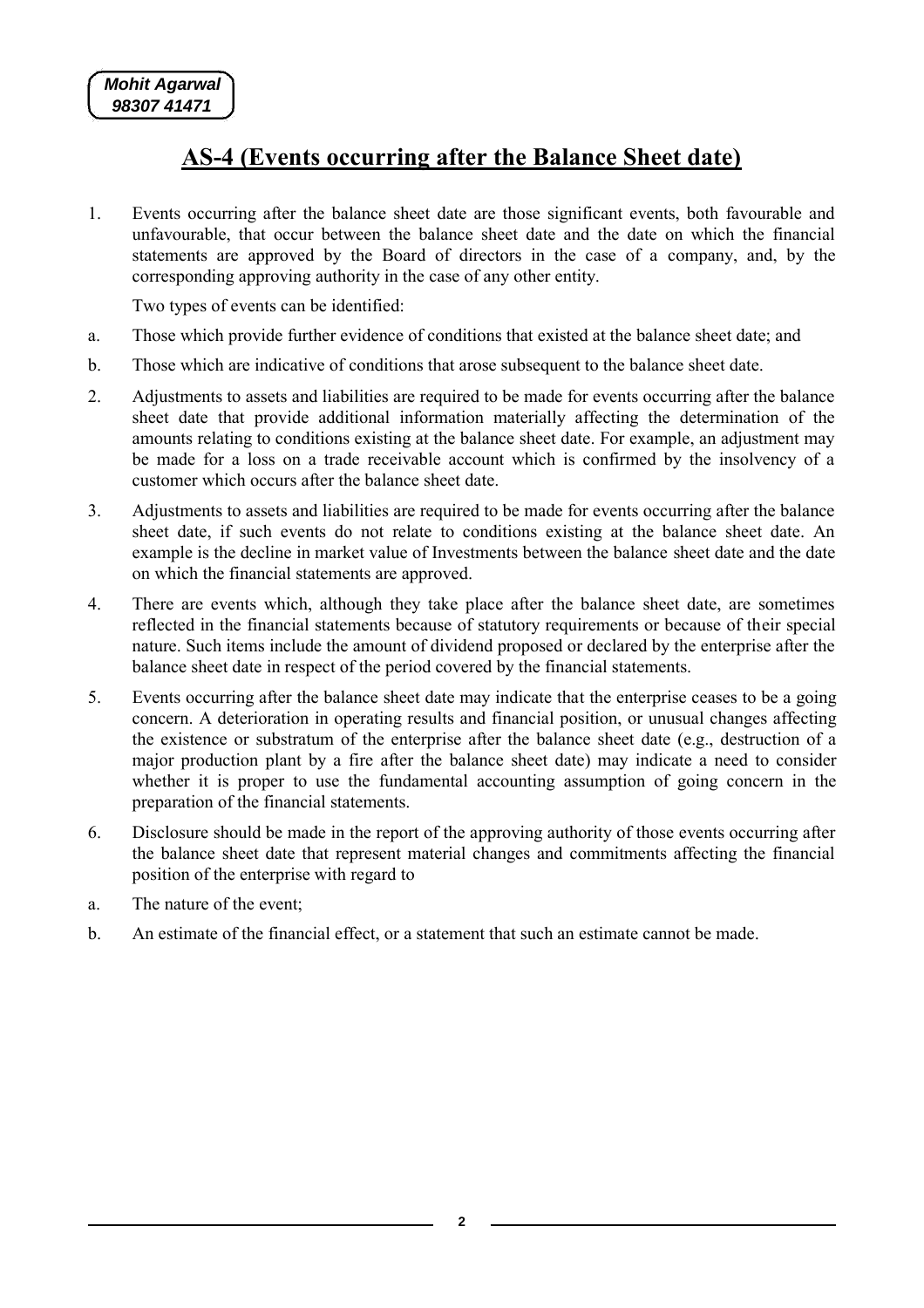*Mohit Agarwal 98307 41471*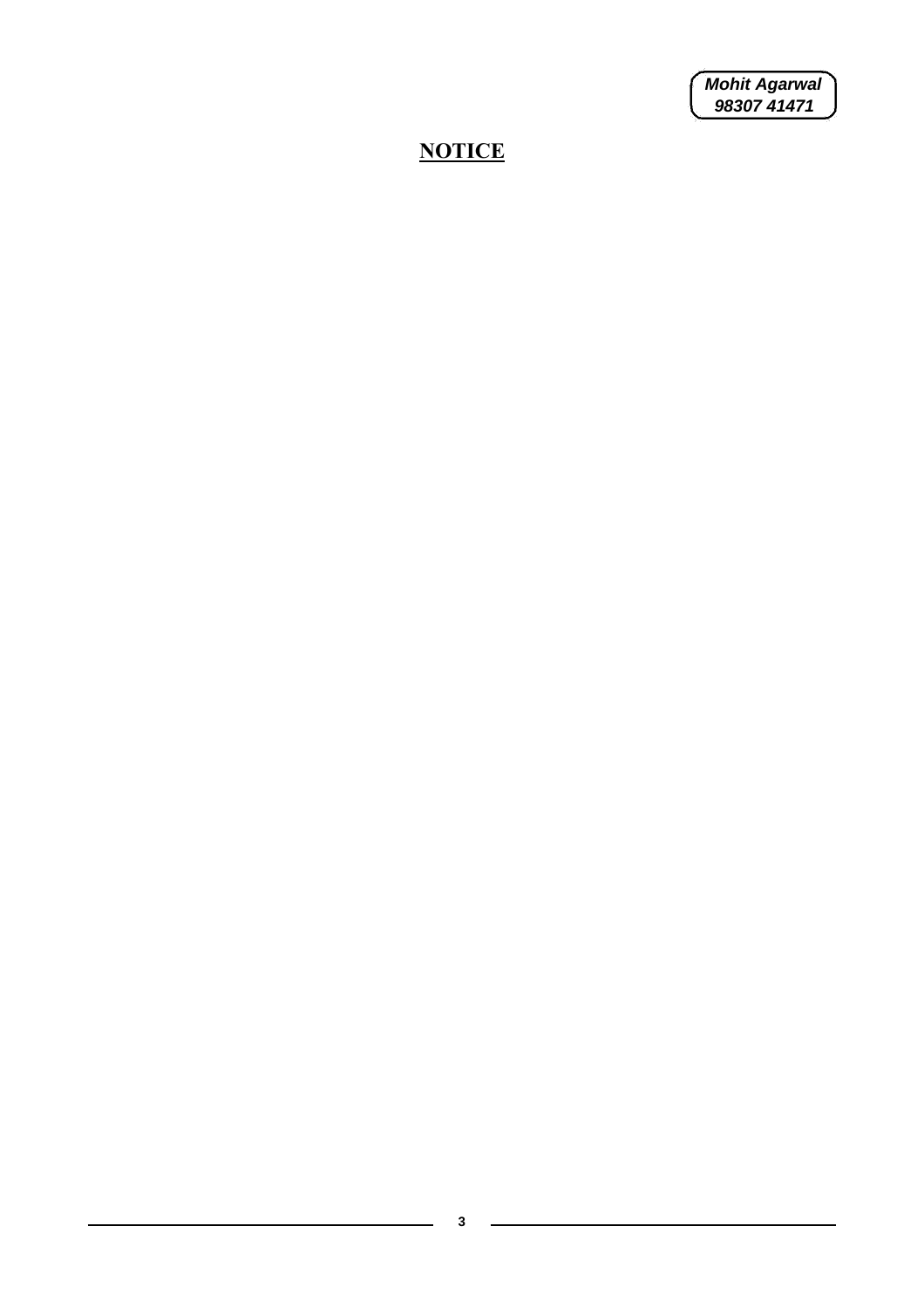#### **AS-5 (Net Profit or Loss for the period, prior period items and changes in accounting policies)**

- 1. This statement does not deal with the tax implications of extraordinary items, prior period items, changes in accounting estimates, and changes in accounting policies for which appropriate adjustments will have to be made depending on the circumstances.
- 2. Ordinary activities are any activities which are undertaken by an enterprise as part of its business and such related activities in which the enterprise engages in furtherance of, incidental to, or arising from, these activities.
- 3. Extraordinary items are income or expenses that arise from events or transactions that are clearly distinct from the ordinary activities of the enterprise and, therefore, are not expected to recur frequently or regularly.
- 4. Prior period items are income or expenses which arise in the current period as a result of errors or omissions in the preparation of the financial statements of one or more prior periods.
- 5. Accounting policies are the specific accounting principles and the methods of applying those principles adopted by an enterprise in the preparation and presentation of financial statements.
- 6. The net profit or loss for the period comprises the following components, each of which should be disclosed on the face of the statement of Profit and loss:
	- a. Profit or loss from ordinary activities; and
	- b. Extraordinary items.
- 7. Extraordinary items should be disclosed in the statement of Profit and loss as a part of net profit or loss for the period. The nature and the amount of each extraordinary item should be separately disclosed in the statement of profit and loss in a manner that its impact on current profit or loss can be perceived. Examples of events or transactions that generally give rise to extraordinary items for most enterprises are attachment of property of the enterprise; or an earthquake etc.
- 8. When items of income and expense within profit or loss from ordinary activities are of such size, nature or incidence that their disclosure is relevant to explain the performance of the enterprise for the period, the nature and amount of such items should be disclosed separately. Some examples are given below:
	- i. The write-down of inventories to net realizable value as well as the reversal of such writedowns;
	- ii. A restructuring of the activities of an enterprise and the reversal of any provisions for the costs os restructuring;
	- iii. Disposals of items of fixed assets;
	- iv. Disposals of long-term Investments;
	- v. Legislative changes having retrospective application;
	- vi. Litigation settlements; and
	- vii. Other reversals of provisions.
- 9. The nature and amount of prior period items should be separately disclosed in the statement of profit and loss in a manner that their impact on the current profit of loss can be perceived.
- 10. An accounting estimate may have to be revised if changes occur regarding the circumstances on which the estimate was based, or as a result of new information, more experience or subsequent developments. The revision of the estimate, by its nature, does not bring the adjustment within the definitions of an extraordinary item or a prior period item.
- 11. The effect of a change in an accounting estimate should be included in the determination of net profit or loss in: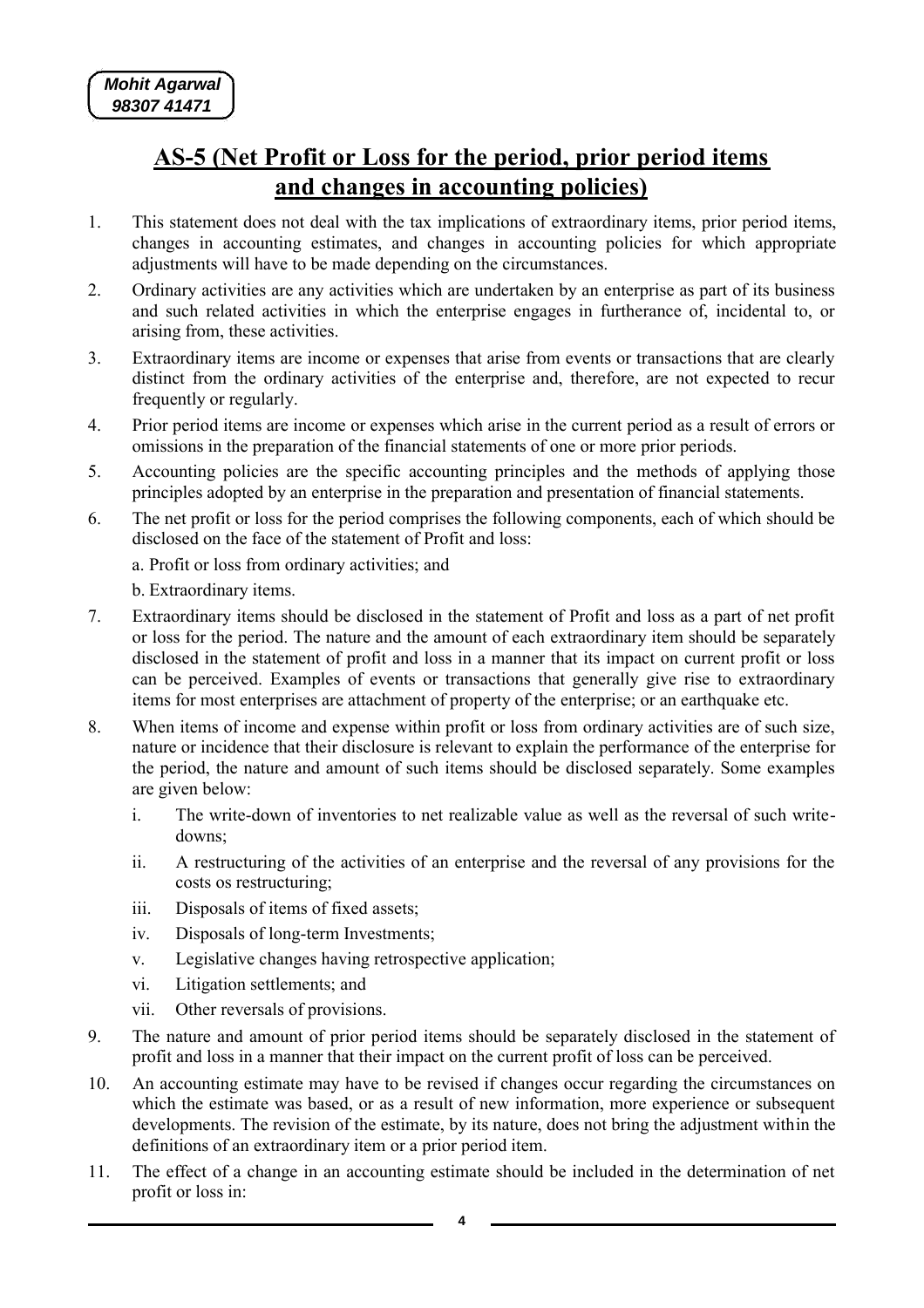- i. The period of the change, if the change affects the period only; or
- ii. The period of the change and the future periods, if the change affects both.
- 12. The nature and amount of a change in an accounting estimate which has a material effect, in the current period, or which is expected to have a material effect in subsequent periods, should be disclosed. If it is impracticable to quantify the amount, this fact should be disclosed.
- 13. Any change in an accounting policy which has a material effect should be disclosed. The impact of, and the adjustments resulting from, such change, if material, should be shown in the financial statements of the period in which such change is made, to reflect the effect of such change. Where the effect of such change is not ascertainable, wholly or in part, the fact should be indicated. If a change is made in the accounting policies which has no material effect on the financial statements for the current period but which is reasonably expected to have a material effect in later periods, the fact of such change should be appropriately disclosed in the period in which the change is adopted.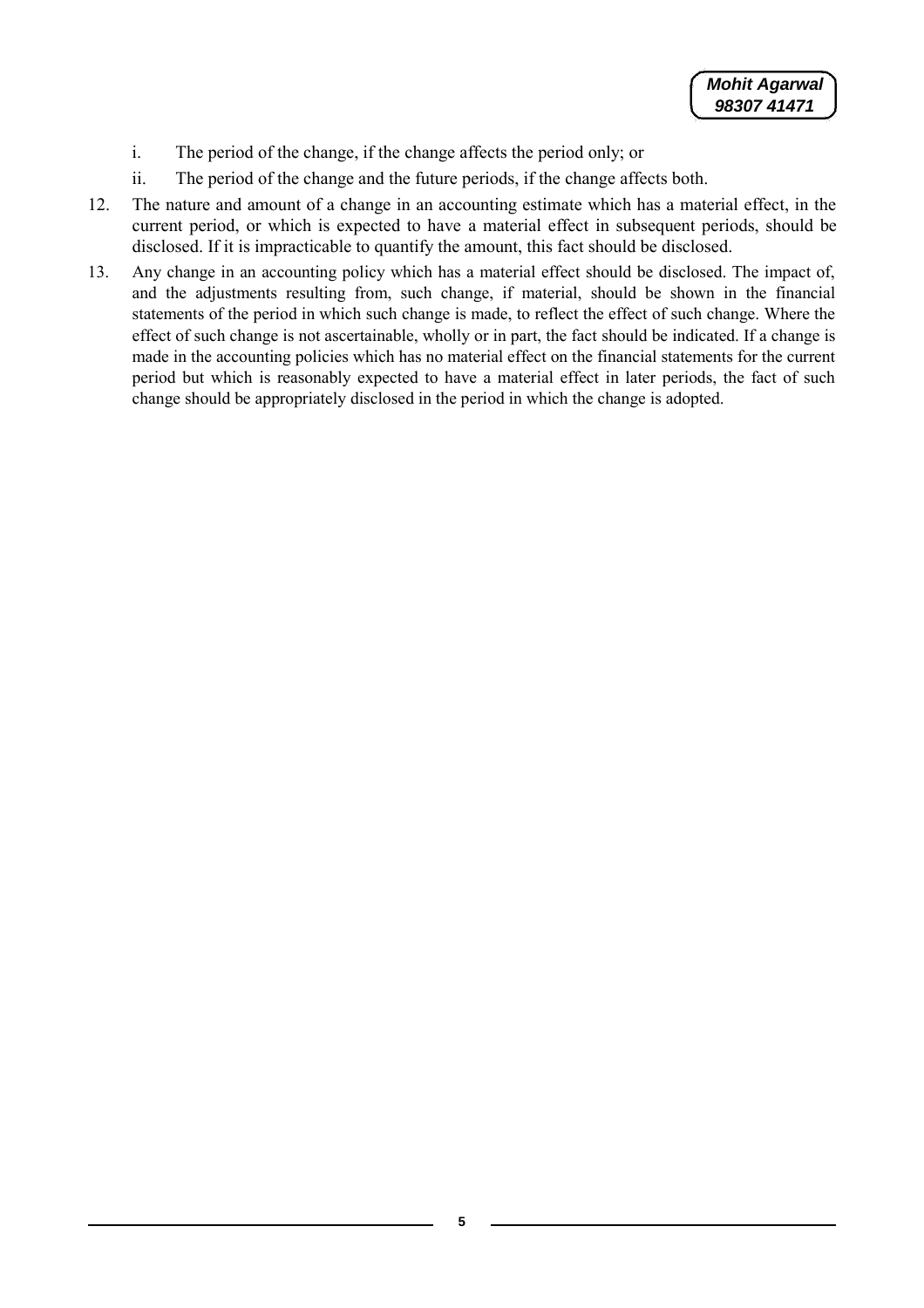*Mohit Agarwal 98307 41471*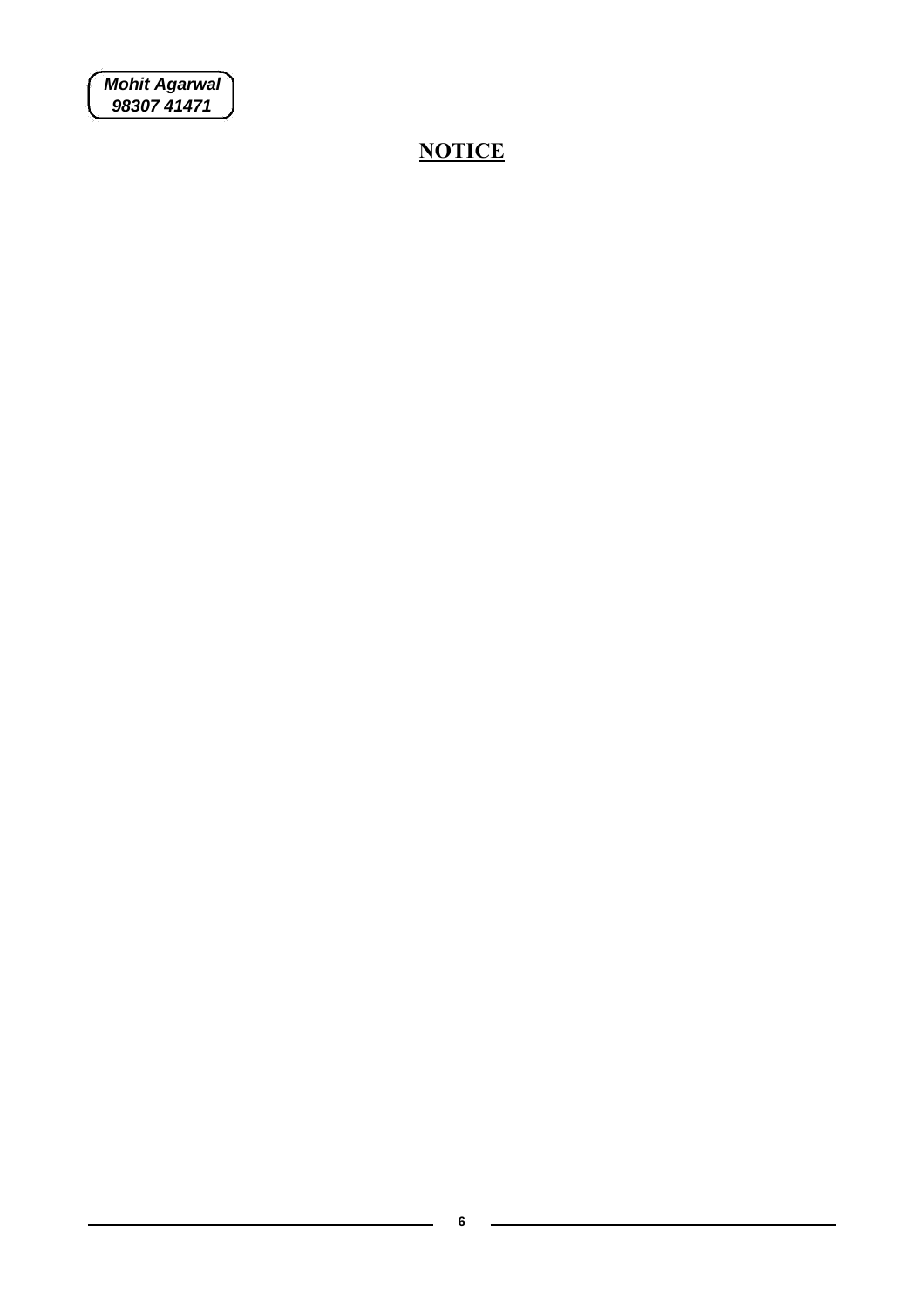### **AS-11 (The Effects of changes in Foreign Exchange Rate)**

- 1. Applicable only to enterprises indulged in activities involving Foreign Exchange.
- 2. Activities are of 2Types:
	- i. Foreign Currency Transactions (export, import, loan etc.)
	- ii. Foreign operations (where we have an establishment outside India e.g.- branches, subsidiaries etc.)
- 3. For converting Dollar into Rupees- Initial recognition will be done on spot exchange rate. E.g. \$2,00,000 credit sale and today  $1\$ = 40, then entry-
- Party A/c Dr. 80 lacs To Sales  $A/c$  80 lacs 4. If settlement is in the same year, say received \$1,00,000 and 1\$= ` 43, then entry-Bank A/c Dr. 43 lacs To Party  $A/c$  40 lacs To Foreign Exchange Fluctuation A/c 3 lacs 5. Year-end valuation –

s Monetary Items- Closing rate

s Non-monetary Items- Cost '! Date of purchase (fixed asset, stock and investments) and Original value Date of Resale.

Closing rate- ` 45

Party A/c Dr. 5 lacs

To Foreign Exchange Fluctuation A/c5 lacs.

- 6. Next year settlement settled,  $1\frac{1}{5}$  32
	- Bank A/c Dr. 32 lacs Foreign Exchange Fluctuation A/c 13 lacs To Party A/c 45 45 45 45 45 45 45 45  $\mu$
- 7. All FEF's at the end of the year are transferred to P/L A/c.
- 8. Foreign operation types
	- i. Integral- a. taken as an extension of original business. Hence all branches are integral. b. FEF affects our day to day cash.
	- ii. Non-integral- those not integral are non-integral.
- 9. Integral of accounting- Already discussed.
- 10. Non-integral foreign operations accounting- Not in syllabus.

Note- A forward is a contract to give or to take a fixed rate at a future date. This profit or loss will be booked in P/L A/c on periodicity basis.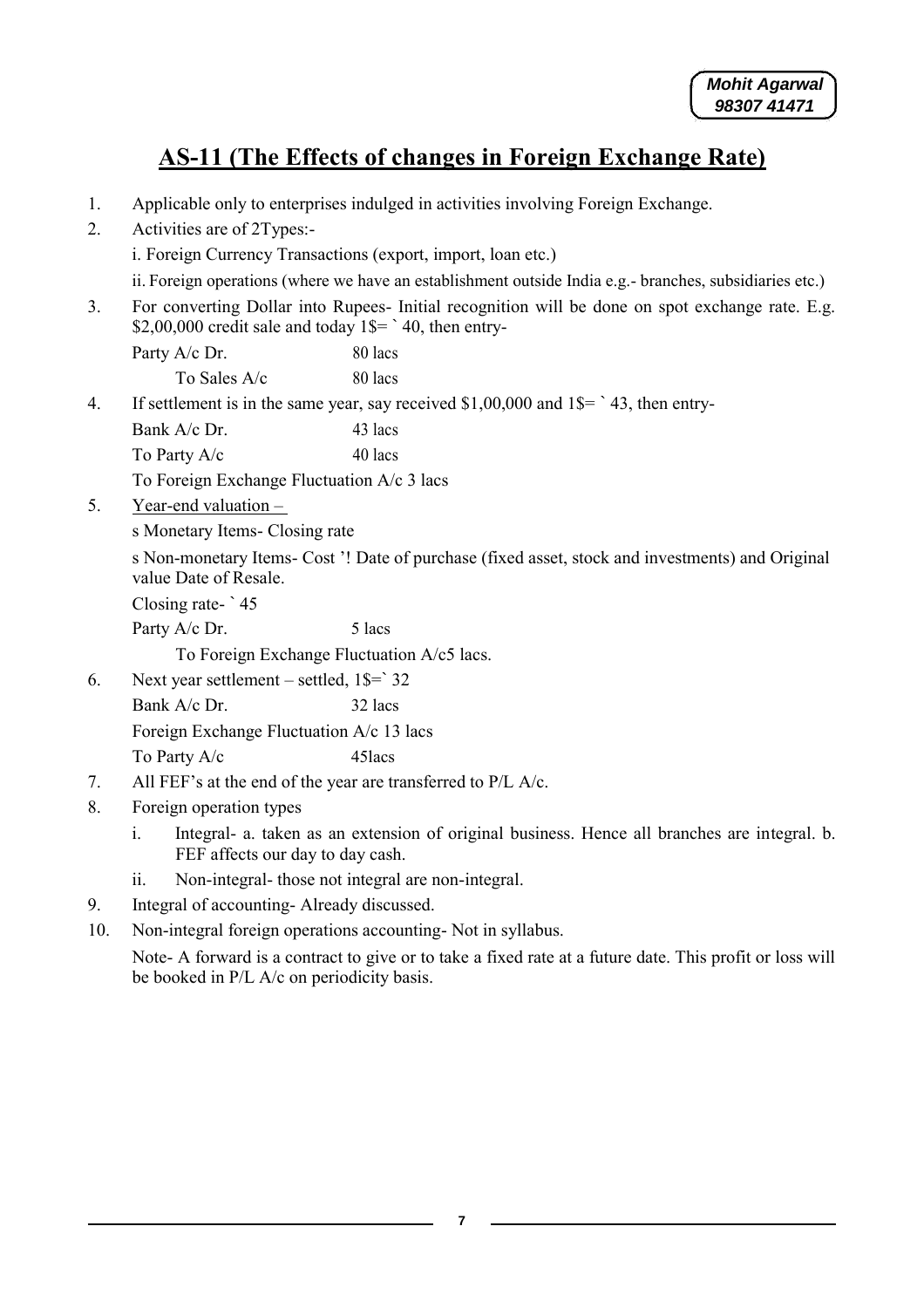*Mohit Agarwal 98307 41471*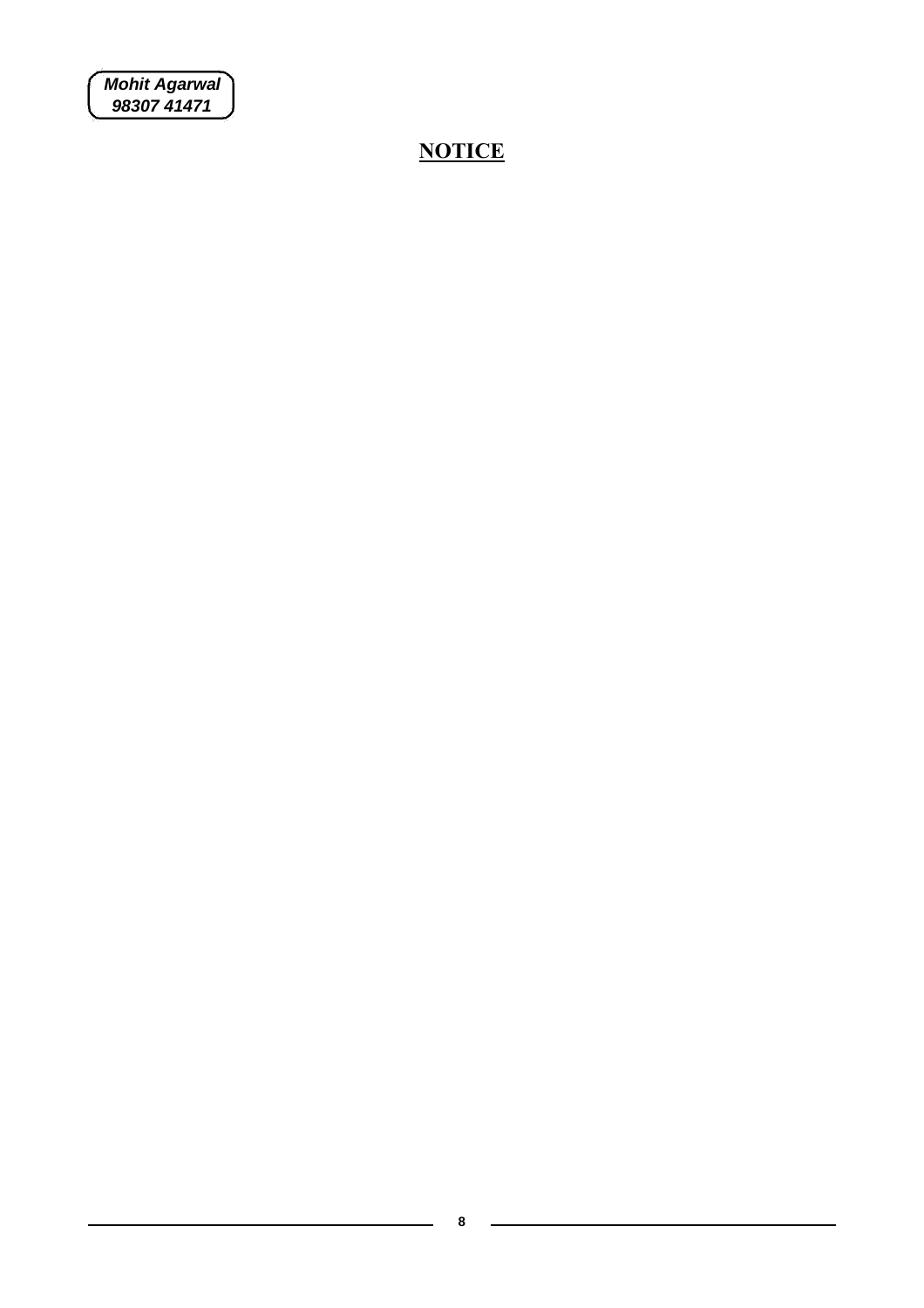#### **AS-12 (Government Grants)**

A kind of assistance, subsidy support either in monetary form or in non-monetary form given either by Central Government, State Government, Municipal Corporation or Foreign Government.

Recognition of Govt. grant-

Grant will be recognized on accrual basis by organization. Following 2conditions are required to be fulfilled

- i. Reasonable certainty that grant will be received by organization.
- ii. Conditions attached to the receipt of grant will be fulfilled by organization, there is a reasonable certainty which has to be given to auditor.

If there is reasonable certainty no documentary evidence is required because past track record is matching, is consistent.

In Virtual certainty- Documentary evidence is required. 6 Types of Govt. Grant-

1. For specific non-depreciable assets, e.g. Land.

Illustration- Land- 50lacs; Govt. Grant received- 30lacs.

So, MA Ltd. Paid- 20lacs.

| Reduce the value       | Full value                     |
|------------------------|--------------------------------|
| Land $A/c$ Dr. 20 lacs | Land $A/c$ Dr. 50 lacs         |
| To Bank A/c 20 lacs    | To Bank A/c 20 lacs            |
|                        | To Capital Reserve A/c 30 lacs |

2. For specific depreciable assets, e.g. Building.

Illustration- Building- 50lacs; Govt. Grant received- 30lacs.

So, MA Ltd. Paid- 20lacs. Depn- 10%

| Reduce the value           | Full value                               |
|----------------------------|------------------------------------------|
| Building $A/c$ Dr. 20 lacs | Building A/c Dr. 50 lacs                 |
| To Bank A/c 20lacs         | To Bank A/c 20 lacs                      |
|                            | To Deferred Govt. Grant A/c(DGG) 30 lacs |

DGG will be written back in P/L in the proportion in which depn is written off in P/L. thus, in both case depn will remain same.

| Depn= $20*10% = 2$ | Depn= $50*10\% = 5$  |
|--------------------|----------------------|
| So, $P/L$ Dr- 2    | $P/L$ Dr- 5          |
|                    | P/L Cr-30*10%-3      |
|                    | So, net $P/L$ Dr. -2 |

Remaining DGG in full value method of ` 30-3= ` 27lacs will appear under a separate heading `DGG' in the Balance sheet as per Schedule VI under liability side.

3. For non specific assets-

Illustration- Cost of establishing factory- 100lacs, Govt. grant- 40lacs, MA Ltd.- 60lacs.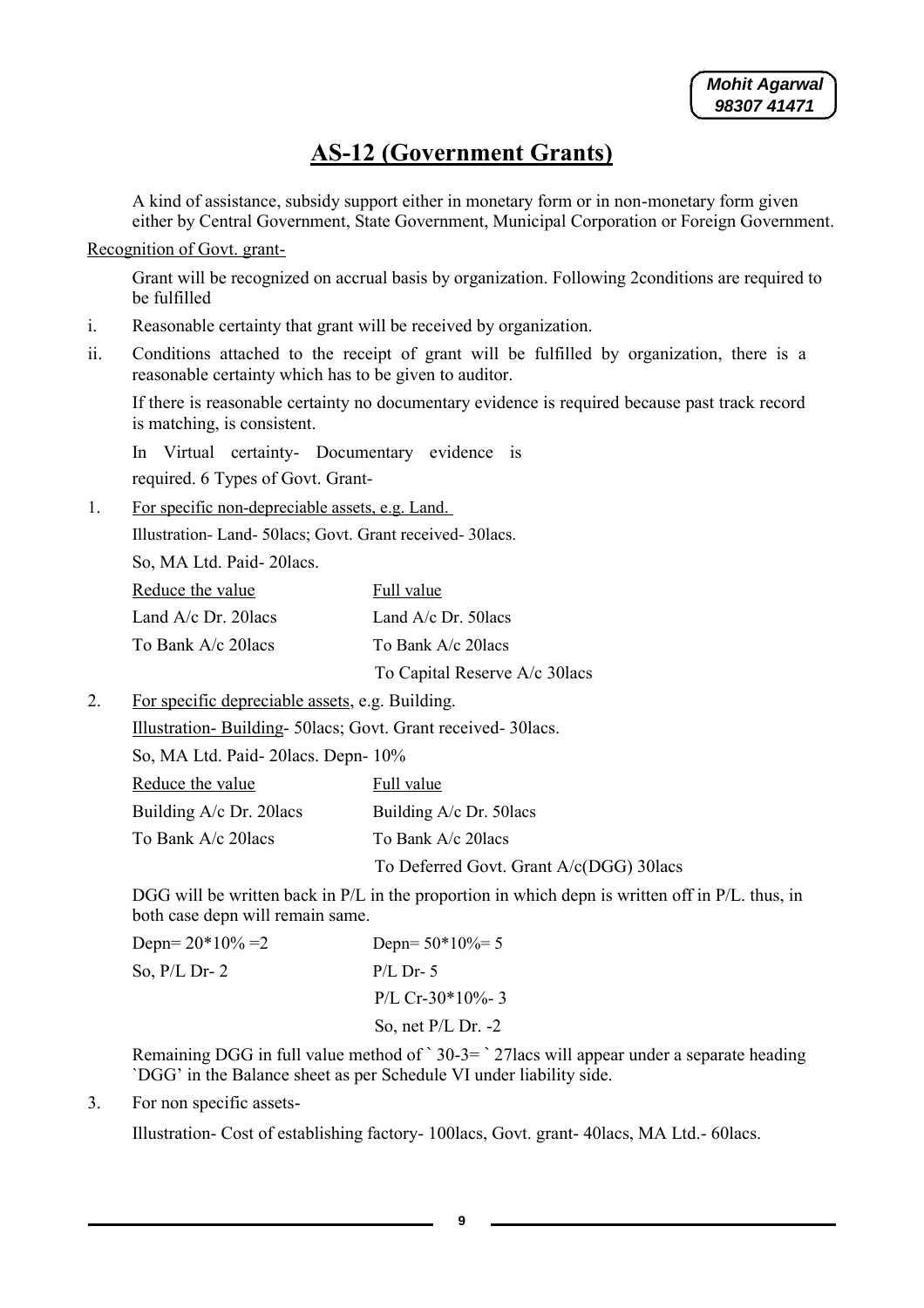|           | Bank A/c Dr.                                                                                                                                     | 40lacs    |         |    |                   |         |
|-----------|--------------------------------------------------------------------------------------------------------------------------------------------------|-----------|---------|----|-------------------|---------|
|           |                                                                                                                                                  |           | 40lacs  |    |                   |         |
|           | To Capital reserve A/c                                                                                                                           |           |         |    |                   |         |
|           | (If Govt. grant is in the nature of promoter's contribution and amount is received not for specific asset)                                       |           |         |    |                   |         |
| 4.        | For meeting revenue expenditure of organization-                                                                                                 |           |         |    |                   |         |
|           | Salary payable-100lacs, Govt. grant-60lacs, MA Ltd.-40lacs                                                                                       |           |         |    |                   |         |
|           | Salary A/c Dr.                                                                                                                                   | 40lacs OR |         |    | 1. Salary A/c Dr. | 100lacs |
|           | To Cash A/c                                                                                                                                      |           | 40lacs  |    | To Cash A/c       | 40lacs  |
|           |                                                                                                                                                  |           |         |    | To Grant A/c      | 60lacs  |
|           |                                                                                                                                                  |           |         | 2. | Grant A/c Dr.     | 60lacs  |
|           |                                                                                                                                                  |           |         |    | To P/L A/c        | 60lacs  |
| 5.        | For accumulated losses-                                                                                                                          |           |         |    |                   |         |
|           | Losses- 5lacs; Grant-4lacs                                                                                                                       |           |         |    |                   |         |
|           | 1. Bank A/c Dr.                                                                                                                                  | 4lacs     |         |    |                   |         |
|           | To Grant 4                                                                                                                                       |           | lacs    |    |                   |         |
|           | 2. Grant $A/c$ Dr.                                                                                                                               | 4lacs     |         |    |                   |         |
|           | To P/L A/c (accumulated loss)                                                                                                                    |           | 4lacs   |    |                   |         |
|           | 6. For future years-                                                                                                                             |           |         |    |                   |         |
|           | Salary received for future (5 years) by Govt.                                                                                                    |           |         |    |                   |         |
|           | 1. Bank A/c Dr.                                                                                                                                  | 5         |         |    |                   |         |
|           | To DGG A/c                                                                                                                                       |           | 5       |    |                   |         |
|           | 2. Write DGG in future years for which the grant has been received.                                                                              |           |         |    |                   |         |
| 7.        | If Govt. gives land (asset) directly either free of cost or at concessional rate then reduced value<br>method can only be followed.              |           |         |    |                   |         |
|           | Illustration- Govt. gives 50 lacs building to MA Ltd. At `20 lacs                                                                                |           |         |    |                   |         |
|           | Building A/c Dr.                                                                                                                                 | 20lacs    |         |    |                   |         |
|           | To Bank A/c                                                                                                                                      |           | 20lacs  |    |                   |         |
|           | Note- if above building was given free of cost, then nominal value of asset is recorded.                                                         |           |         |    |                   |         |
|           | Building A/c Dr.                                                                                                                                 | 100lacs   |         |    |                   |         |
|           | To Reserves and surplus A/c                                                                                                                      |           | 100lacs |    |                   |         |
|           | Further points to be noted-                                                                                                                      |           |         |    |                   |         |
|           | If any condition is attached by the Govt. while giving any sort of grant, its failure to comply will lead<br>to reversing of the entries passed. |           |         |    |                   |         |
|           | Govt. grant A/c Dr.                                                                                                                              |           |         |    |                   |         |
|           | To Bank A/c                                                                                                                                      |           |         |    |                   |         |
|           | For forfeiture of Govt. grant thus, we always reverse the entry.                                                                                 |           |         |    |                   |         |
|           | Illustration- Govt. grant- 30lacs; Building- 50lacs; MA Ltd.- 30lacs, Depn @10%.                                                                 |           |         |    |                   |         |
|           | After 2 years of failure to fulfill any condition. Govt. takes back the grant. Pass entries.                                                     |           |         |    |                   |         |
| 1st Year- |                                                                                                                                                  |           |         |    |                   |         |
| 1.        | Building A/c Dr.                                                                                                                                 | 50        |         |    |                   |         |
|           | To Bank A/c                                                                                                                                      |           | 20      |    |                   |         |
|           | To DGG A/c                                                                                                                                       |           | 30      |    |                   |         |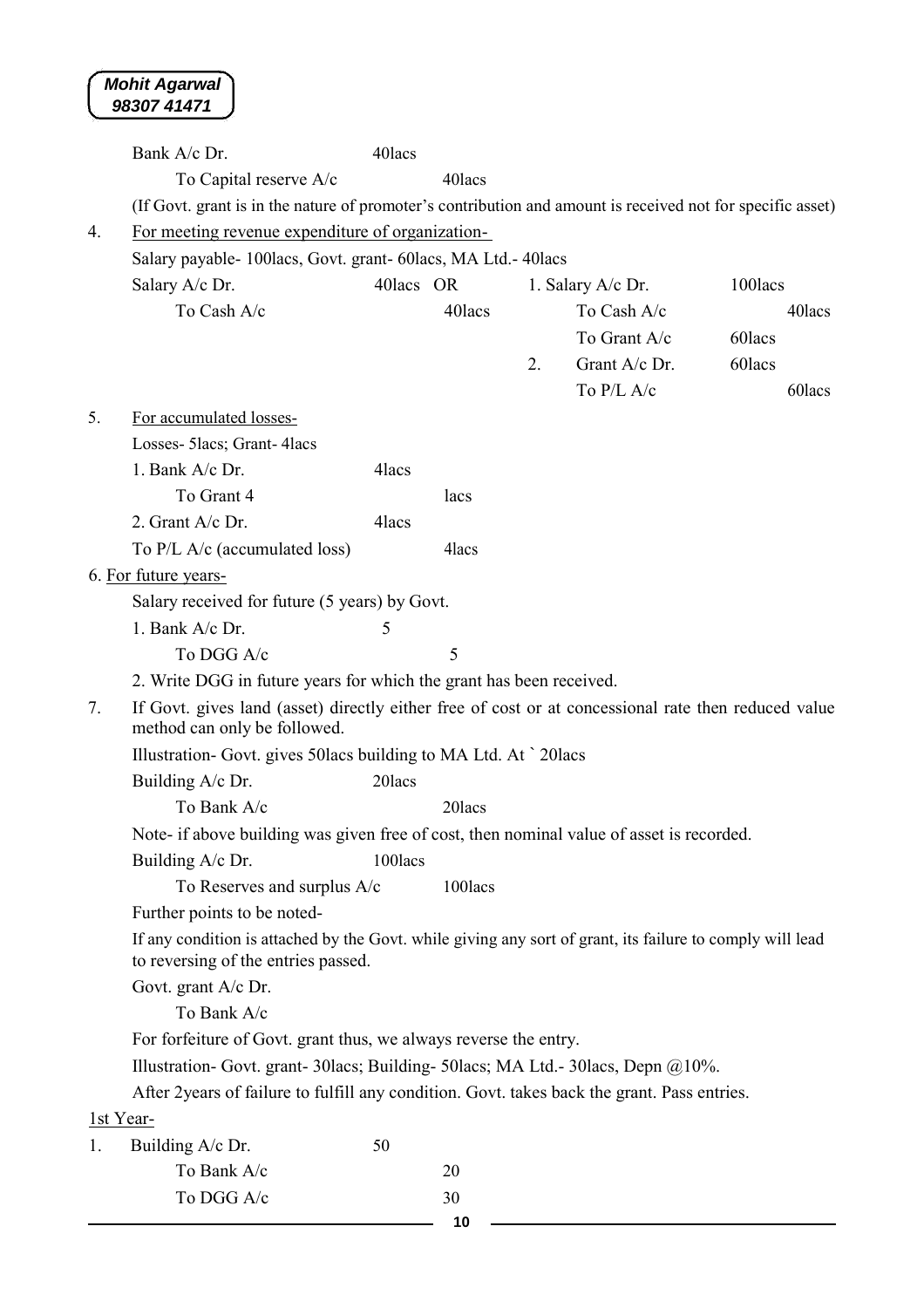| 2            | $P/L$ A/c Dr.                       | 5            |
|--------------|-------------------------------------|--------------|
|              | To Depn $A/c$                       | $5(50*10\%)$ |
| 3.           | $DGG$ A/c Dr.                       | $3(30*10\%)$ |
|              | To P/L A/c                          | 3            |
|              | 2nd Year-                           |              |
| $\mathbf{1}$ | $P/L$ A/c Dr.                       | 5            |
|              | To Depn $A/c$                       | 5            |
| 2            | DGG A/c Dr.                         | 3            |
|              | To $P/I$ . A/c                      | 3            |
| 3.           | $DGG$ A/c Dr.                       | $24(30-6)$   |
|              | $P/L$ A/c Dr.                       | 6            |
|              | To Bank A/c (grant refunded)        | 30           |
|              | Following disclosures are required- |              |
| 1.           | Amount of grant                     |              |
| 2.           | Nature of grant                     |              |

3. Treatment of grant.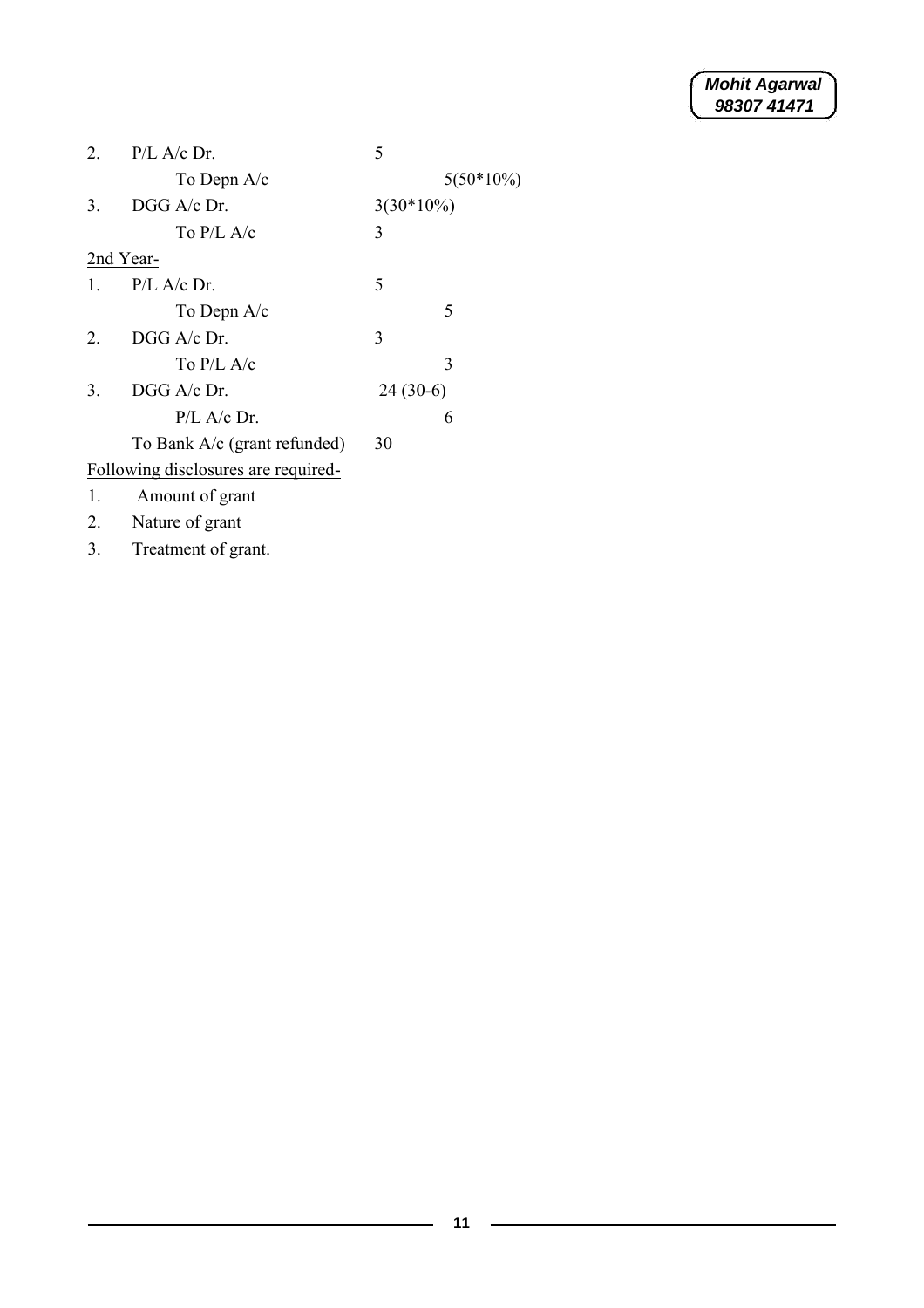*Mohit Agarwal 98307 41471*

L.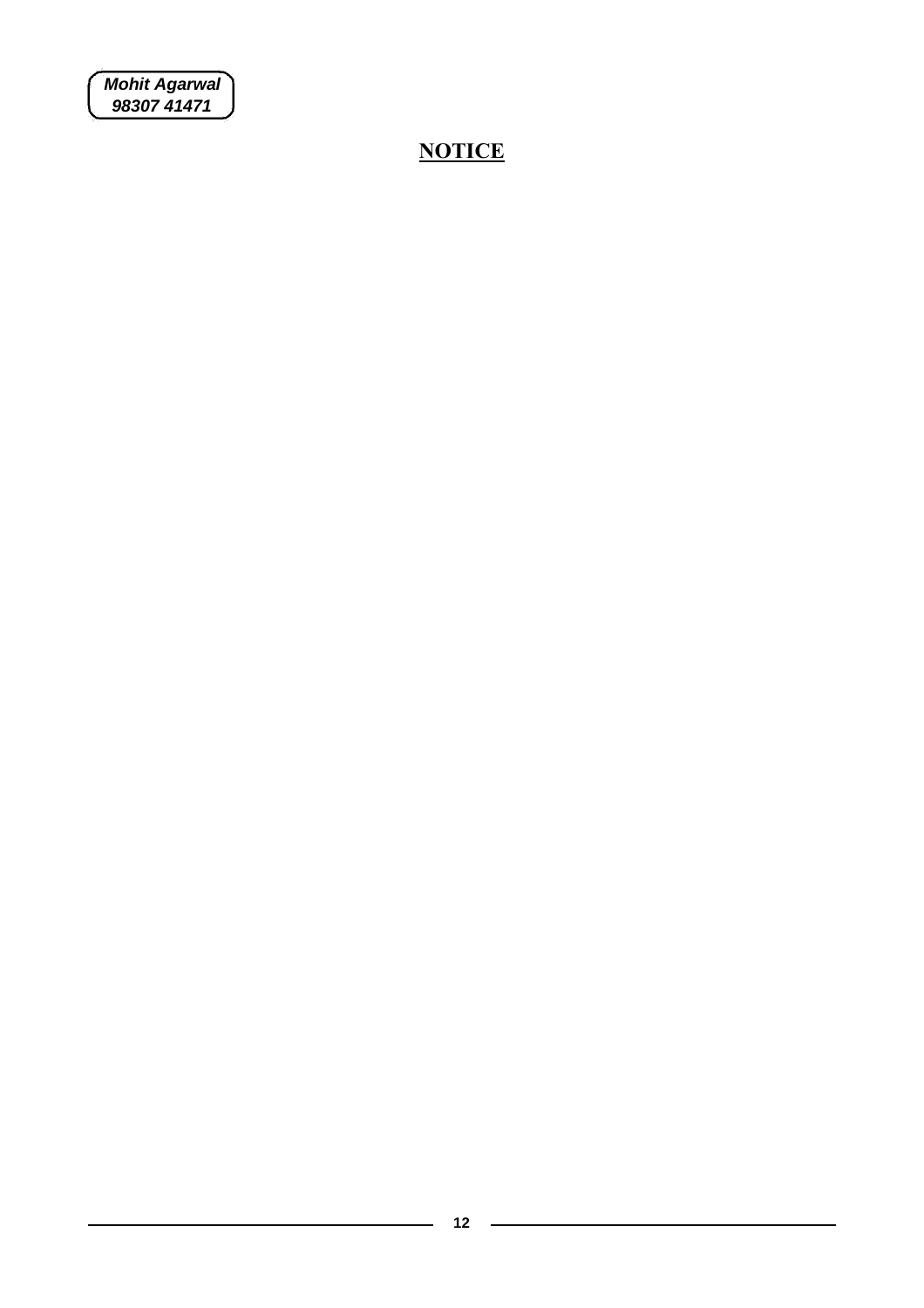*Mohit Agarwal 98307 41471*

**AS - 16**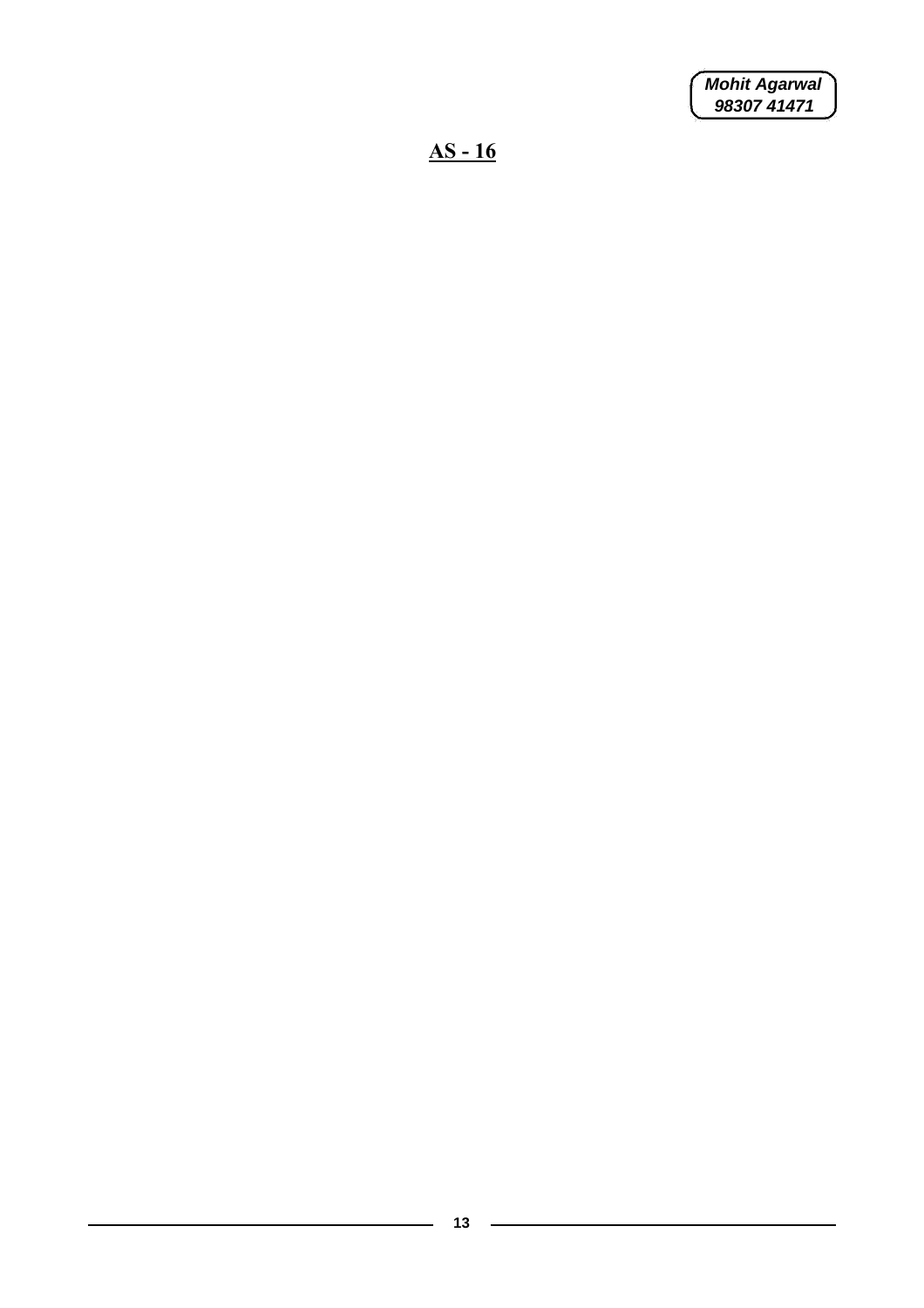*Mohit Agarwal 98307 41471*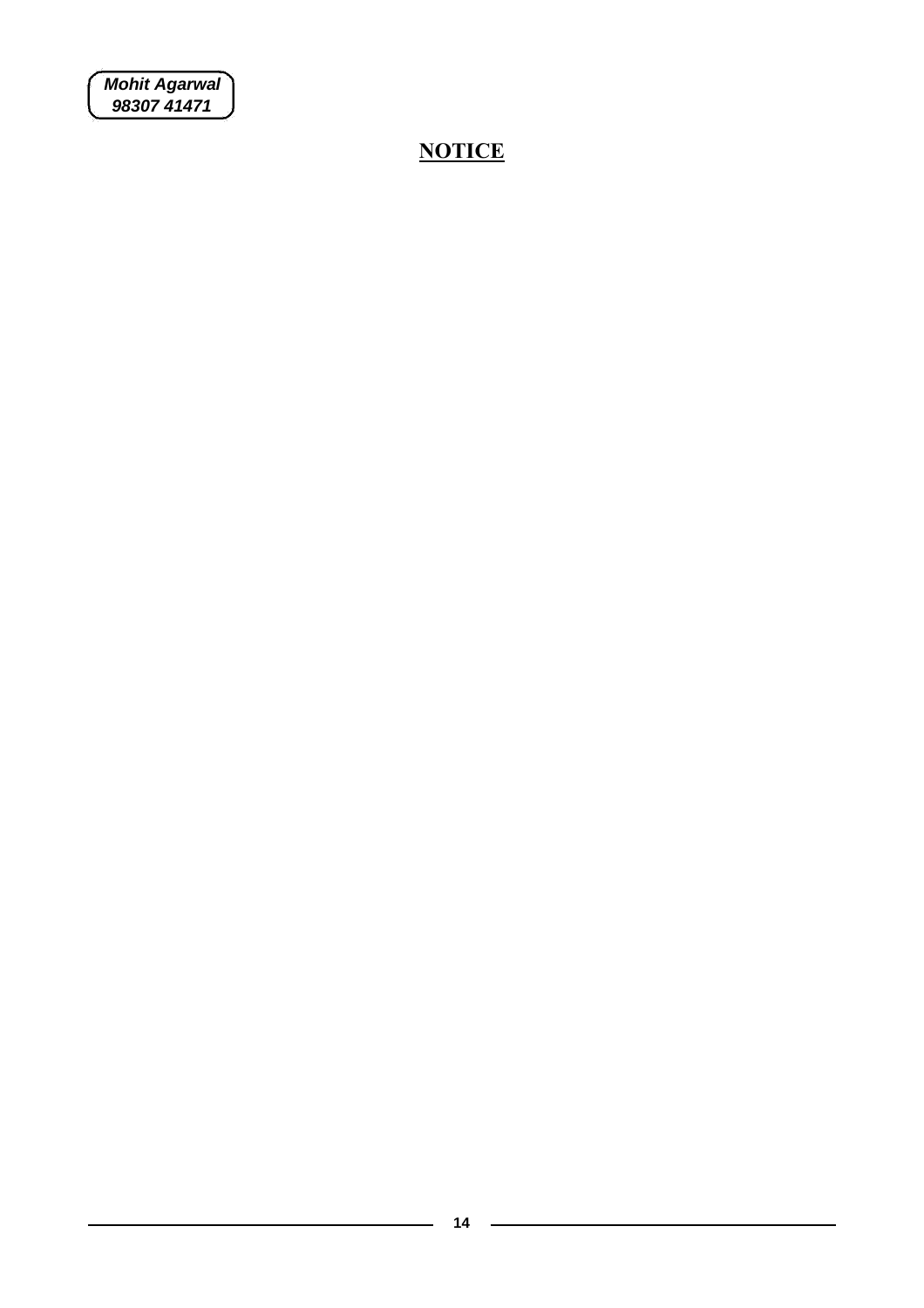### **AS-19 (Leases)**

1. Lease is an agreement between lessor and lessee whereby the lessor transfers the Right to use of the asset to the lessee against a payment on a series of payment. Lease can be either Finance Lease or Operating Lease.

A Finance lease is a lease that transfers substantially all the risks and rewards in favour of the lessee which are incident to ownership.

A lease which is not a Finance lease is an Operating lease.

- 2. Some of the situations which normally lead a lease being classified as Finance lease are as follows
- i. At the end of the lease term the asset's ownership will be transferred to the lessee.
- ii. The lease term is for the major part (as per IFRS 75%) of the economic life of the asset (even though the title is not transferred).
- iii. The present value of minimum lease payments amounts to atleast substantially all (as per IFRS 90%) of the F.V. of the asset.

Sale and Leaseback Transactions-

1. If the Sale and Leaseback Transaction results into Finance lease, profit or loss on sale shall not be transferred to P/L A/c immediately, rather it should be treated as a Deferred income or a Deferred loss. Thereafter, this Deferred income/loss shall be transferred to P/L A/c in accordance with the rate of depreciation.

2. If Sale and Leaseback Transaction results into Operating

lease-Situation-1

If the F.V. < Carrying amount, book the loss immediately, otherwise ignore it. This should be done immediately before the sale.

Thereafter 3 situations will arise,

a. If  $S.P. = F.V. - If there is any profit recognize it, losses cannot$ 

arise. e.g.

Carrying amount  $(CA)$ = 10, FV= 8, SP= 8 Step1- As FV<CA

i.  $P/L$  A/c Dr. 2

To Asset A/c 2 Step2-

ii. Bank A/c Dr. 8 To Asset  $A/c$  8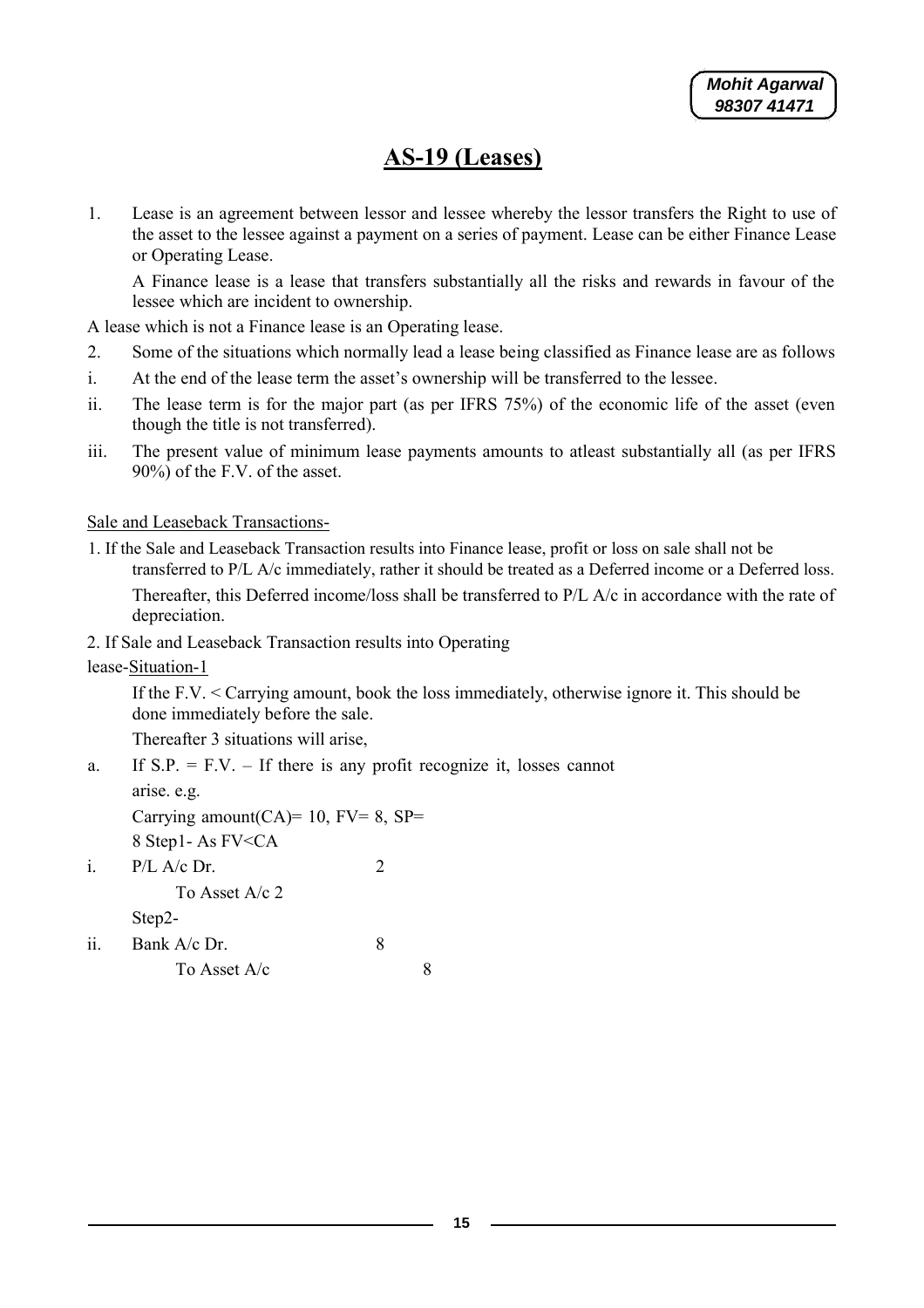*Mohit Agarwal 98307 41471*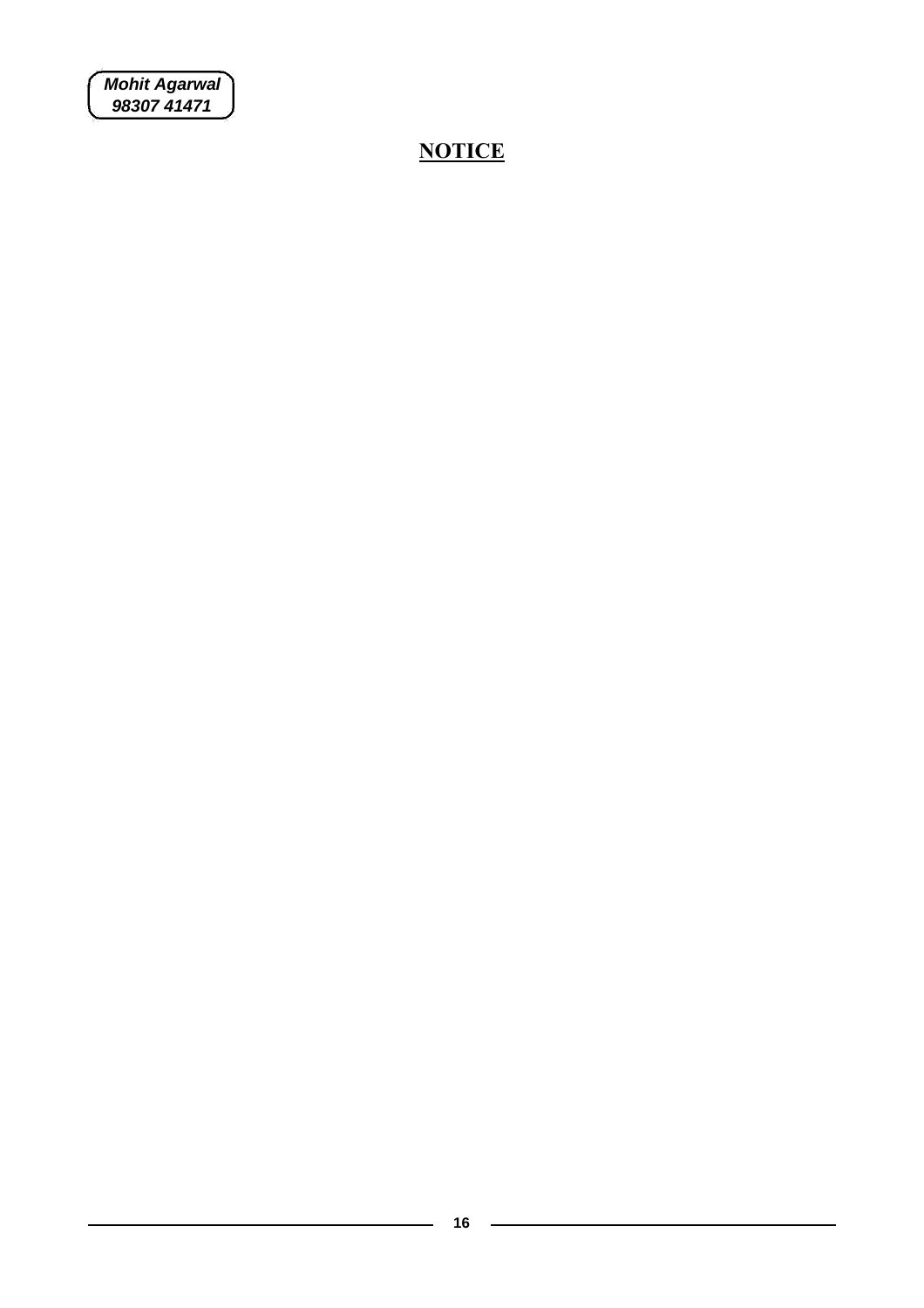# **AS - 20 - EPS (Earning Per Share)**

This is applicable only to companies both public & private co. EPS is of 2 types :-

- (i) BASIC EPS (Strong)
- (ii) DILUTED EPS (Weak)
- (1) Public Co. have 2 show both Basic and diluted EPS on the face of P/L with equal prominance.
- (2) Private Co. are exempted to show diluted EPS on face of P/L. They have to show only Basis EPS on the face of P/L.

#### **BASIC EPS :-**

 $PAFESH \rightarrow Net$  Profitor loss Available for Equity shareholders

No. of shares  $\rightarrow$  Weighted Avg. No. of shares (WANOS).

ILLUSTRATION :

Net Loss =  $100$ ; No. of shares =  $10$ 

 $EPS = \frac{PAFESH}{WANOS}$  $\frac{(100)}{2}$  = (10) WANOS 10

so whether EPS is positive or negative it has to be disclosed at the face of P/L.

For COMPUTATION Of PAFESH following items need to be adjusted :-

(1) Cumulative Pref. Dividend (-

) (whether declared or not)

[i.e. it is the case when the co. incurrs a loss/profit)

- (2) Non Cumulative Pref. Dividend (- ) (only if declared)
- (3) Taxes
- (4) Deferred Tax Asset (+)
- (5) Deferred Tax Liability (-)
- (6) Prior Period Items (Income) (+)
- (7) Prior Period Items (Exp) (-)
- (8) Extra ordinary Items.

Note : For extra-ordinary item 2 separate EPS has to be computed i.e. on ebefore its adjustment and one after its adjustments for the benefit of the financial user as EPS found out by taking PAFESH after Extra ordinary items adjustment may not be maintainable in future.

#### $ILL-2:$

 $08-09 \rightarrow$  loss incurred

Cumulative Pref. Div. not declared. Will it be taken in computation of PAFESH?

Ans : Yes, as it is cumulative pref. dividend they have to be deducted to compute PAFESH for 08-09.

However, in 09-10 when profit is earned then pref. dividend for last yr. will also be declared

in 09-10 but for computing PAFESH of 09-10 only current year's proposed dividend has to be deducted.

#### **WANOS :-**

Comp. of WANOS :- At the time of issue :-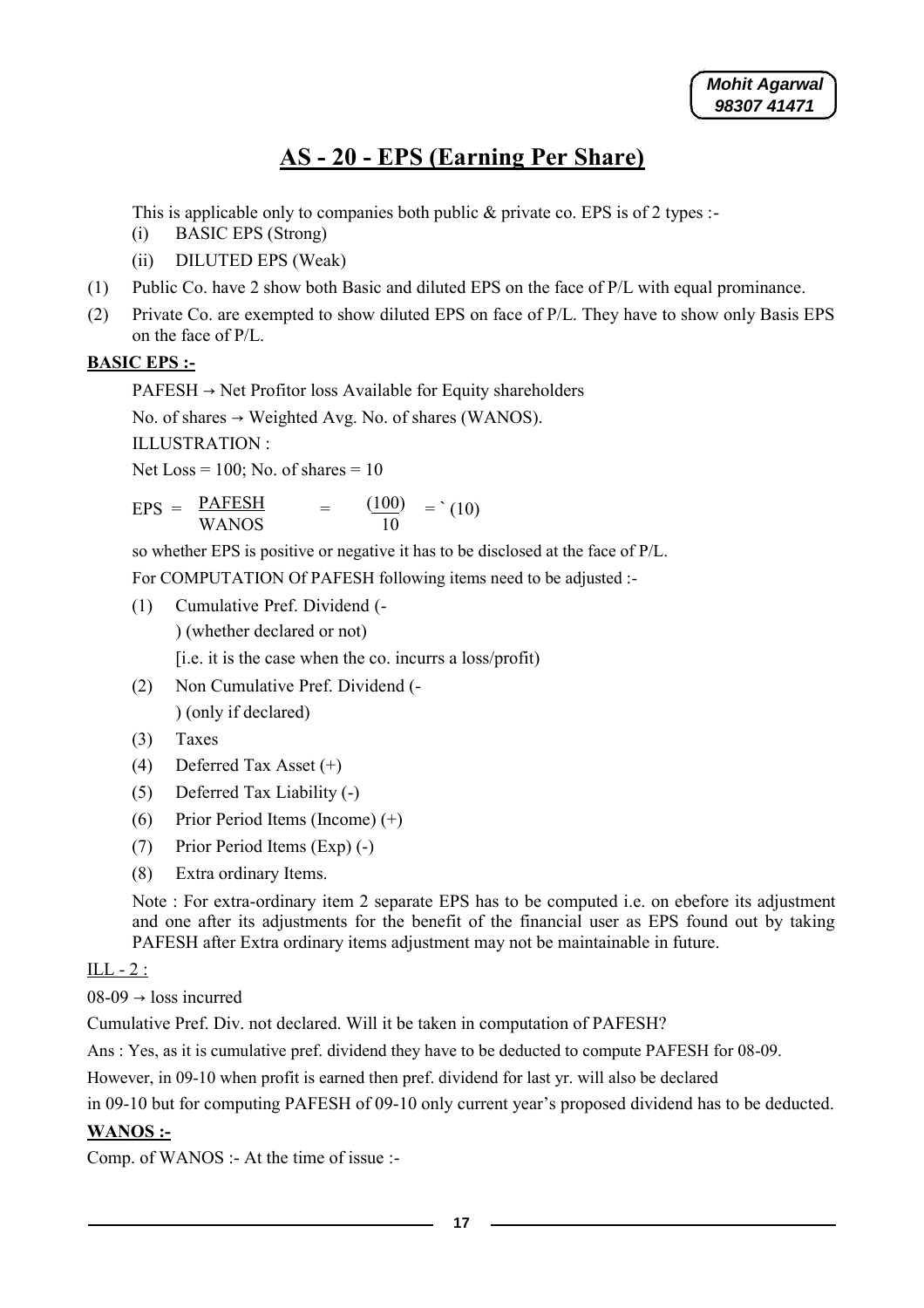#### *Mohit Agarwal 98307 41471*

O/S shares X Time Weighing Factor. ILL-1 1.4.08 - 10 lacs (shares) 31.3.09 - 10 lacks shares issued 31.3.09 - 20 lacs WANOS =  $10 \times 12 + 20 \times 0$ 12 12  $= 10$  lacs shares  $ILL -2$ 1.4.08 - 10 lacs 1.7.08 - 5 lacs sh. issued  $WANO3 = 10 \times 3 + 15 \times 9$  $\frac{1}{12}$   $\frac{1}{12}$  $= 13.75$  lacs shares. **(2) WANOS - BUY BACK :-** ILL - 1 (Shares) 1.4.8 - 10 lacs 1.7.08 - 5 lacs buyback Ans: WANOS =  $(10 \times 3) + (5 \times 9) = 6.25$  l shares. 12 12  $ILL - 2$ 1.4.8 - 10 lacs

1.7.8 - 5 lacs buyback

1.10.08 - 10 lacs sh. issued.

Ans : WANOS cannot be compuled as once buy-back is done fresh issue of shares cannot take place for next 6 months (i.e. in the cooling period).

 $ILL - 3$ 

1.4.8 - 10 lacs 1.7.08 - 5 lacs issued 1.10.08 - 2 lacs buy-back WANO3 =  $(10 \times 3 + 15 \times 3 + 13 \times 6)$ 12 12 12  $= 12.75$ lacs shares (3) **WANOS - BONUS ISSUE :-**

1.4.08 - 10 lacs

1.8.8 - 1:2 Bonus

WANOS =  $(10 \times 12) + 5 = 15$  lacs

shares 12

As no money iszaised by issue of bonus issue. EPS of previous inancial yr. will be re-stated by taking into account the bonus - issue.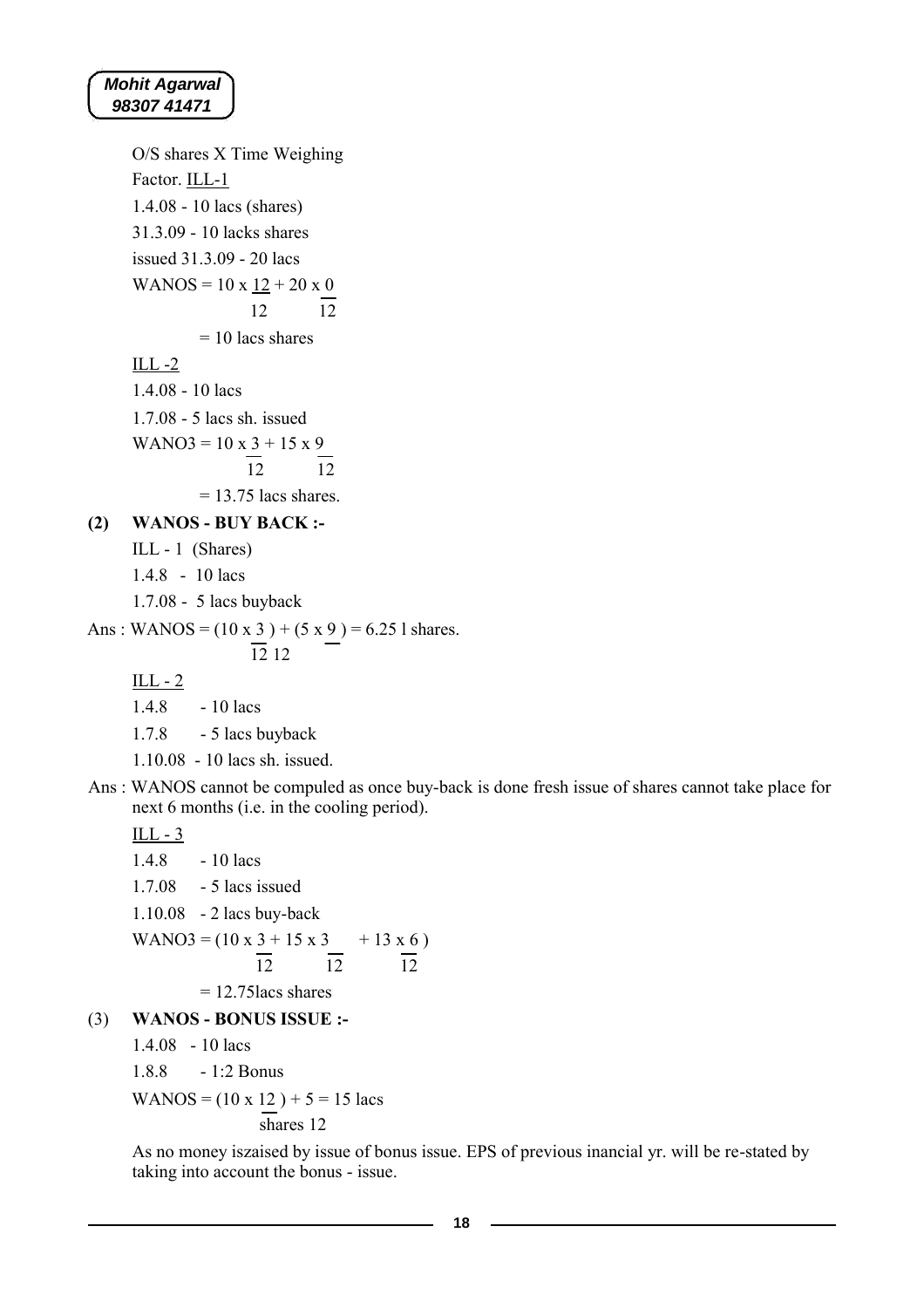```
Mohit Agarwal
98307 41471
```
ILL - 2 1.4.08 - 10 lacs 1.6.08 - 5 lacs issue; 1.7.08 - Bonus 1:2; 1.8.08 - B.B - 1 lac Ans : WANOS -  $(10 \times 2) + (15 \times 2) + (14 \times 8) + 7.5$ 12 12 12 (15 2)  $= 20.97$  lacs shares

(4) WANOS - RIGHT SHARES :-

1.4.8 - 12 lacs; 1.7.08 - Right Issue @ `

40. Cum. Right Price - ` 10 per share

Ans: (i) Ex Right Price :-

$$
\frac{2 \times 70 + 1 \times 40}{3} = 60 \text{/h}.
$$

- (ii) Adjustment factor :- Cum. Right =  $70 = 1.1667$ Ex. Right  $\overline{60}$
- (iii) WANOS =  $(1.1667 \times 12 \times 3 + 18 \times 9)$  $\overline{12}$   $\overline{12}$

#### **DILUTED EPS :-**

PAFESH after considering effect of potential instrument

 $=\overline{WANOS}$ after considering effect of potential instrument

Potential Instruments are such instruments which can be converted into equity shares. E.g. convertible Pre/Sh., Conv. Deb.

 $ILL$ :-

1.4.08 - 10 lacs eq. shares

1 lac 10% Conv. Pref. Shares @ ` 10 each

 $(1:1)$  2 lac 10% Conv. Deb  $@$  10 each  $(1:2)$ 

PAFESH :- 100 lacs; Tax Rate - 30% ; CDT :-

10% Compute EPS. (Dlute)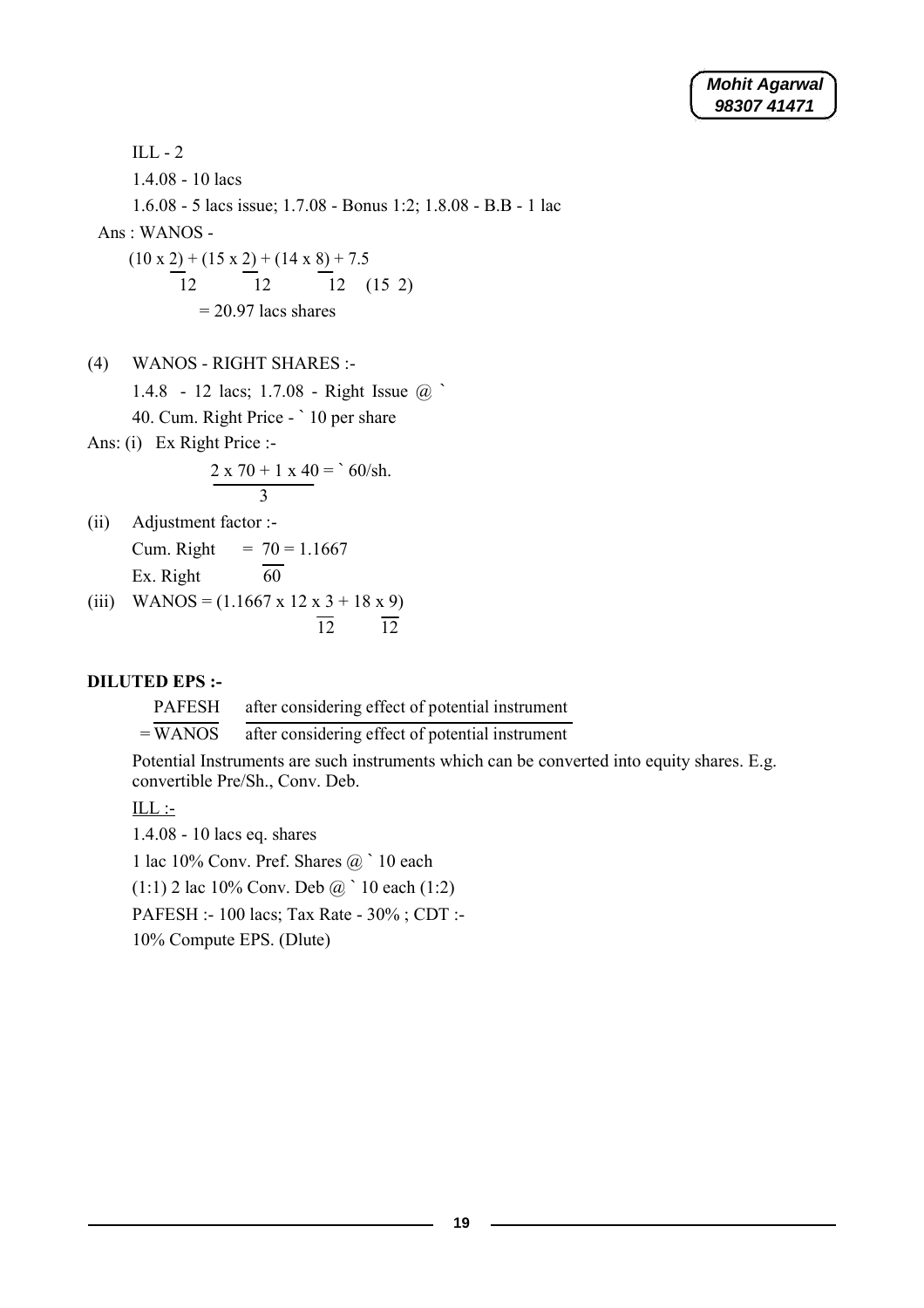*Mohit Agarwal 98307 41471*